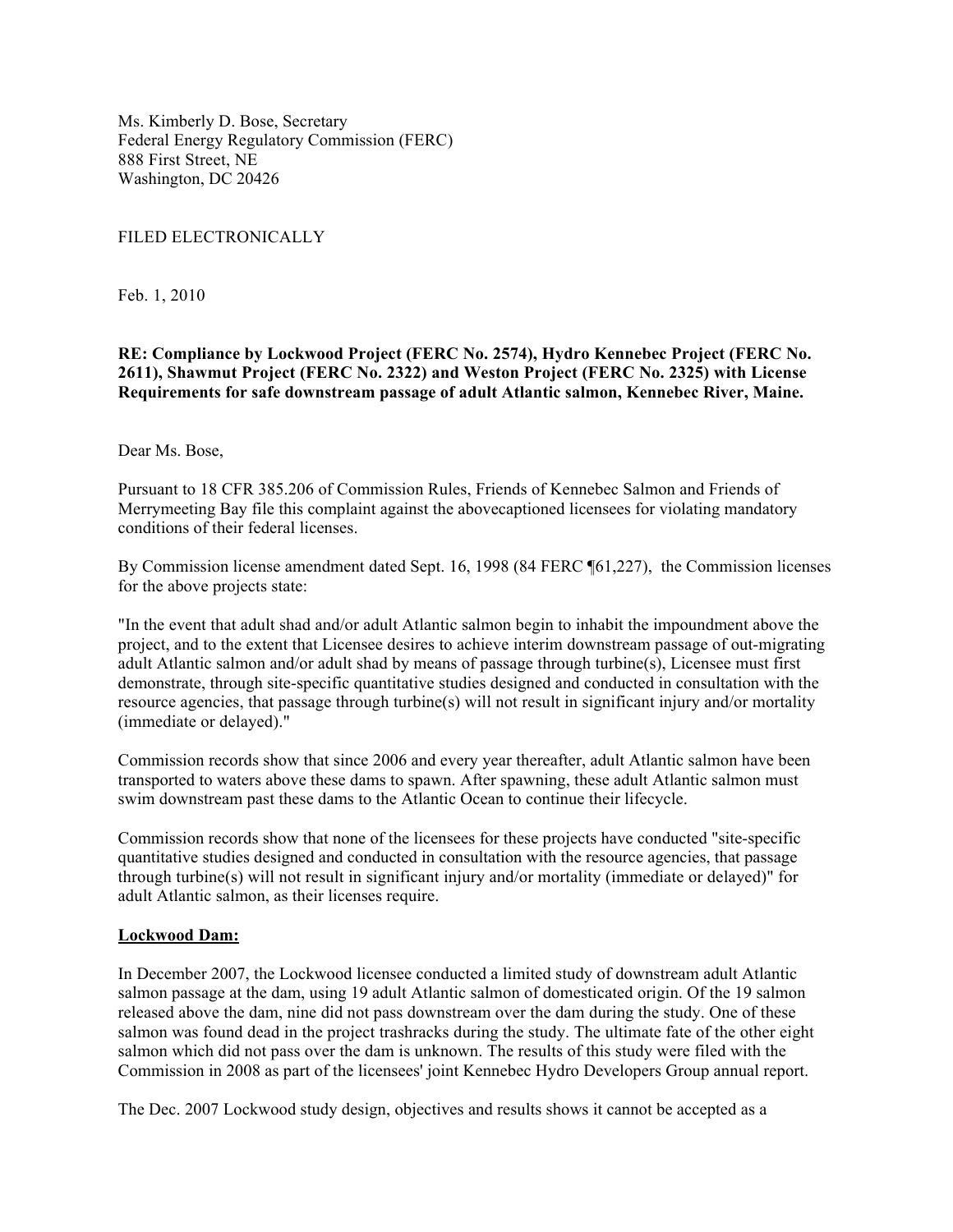quantitative, site-specific study of turbine survival for adult Atlantic salmon as required by the license. The study authors state this repeatedly. First, they say at 7, "the kelts available for this study were of domestic brood stock origin hatchery fish living their entire life in a hatchery tank setting with no exposure to a riverine setting. For discussion purposes, FPL Energy suggests that using these hatchery fish may introduce some variable into the study that renders the results somewhat suspect."

They further state at 7: "As described in the methods section, the radio tags used in this study were large tags purchased with the idea that domestic brood stock hatchery kelt for this study would be of a similar size to natural migrants (*i.e.,* 760 mm range). However, the kelts obtained from the hatchery were much smaller (*i.e.*, 480-630 mm) than expected so the tags that were purchased were probably too large. Therefore, some injury from the tagging process may have occurred and may have resulted in some fish mortalities or some fish regurgitating the tags."

They further state at 5 that turbines were partly operating or not operating at all for much of the study: "All turbine units operated during the majority of the study at gate settings ranging from 40-100%; however, complete station shutdowns for portions of the night and early morning occurred on nine days due to frazil ice in the canal."

The Lockwood license requires the licensee "must first demonstrate, through site-specific quantitative studies designed and conducted in consultation with the resource agencies, that passage through turbine (s) will not result in significant injury and/or mortality (immediate or delayed)."

The 2007 study was not designed to meet this objective, nor did it even coincidentally achieve it. According to the study, three salmon went through the project turbines. One salmon was found "stationary" in the project tailrace, suggesting it was killed. Because the study had no way of following the other two fish downriver after passage through the turbines, it is unknown if these two fish passed through the turbines alive, dead or injured. Due its design and implementation, the Dec. 2007 study was unable to determine if passage through the turbine(s) will result in "significant injury and/or mortality (immediate or delayed)."

The objective of the study is described at 6: "Although the sample size was small, the primary objective of the radio telemetry study, estimating the proportion of Atlantic salmon kelt utilizing available passage routes at Lockwood under two scenarios, was fulfilled."

This study objective does not address the license condition at issue, which states: "In the event that adult shad and/or adult Atlantic salmon begin to inhabit the impoundment above the project, and to the extent that Licensee desires to achieve interim downstream passage of out-migrating adult Atlantic salmon and/ or adult shad by means of passage through turbine(s), Licensee must first demonstrate, through sitespecific quantitative studies designed and conducted in consultation with the resource agencies, that passage through turbine(s) will not result in significant injury and/or mortality (immediate or delayed)."

# **Hydro Kennebec Dam:**

Commission records show the Hydro Kennebec Dam licensee has not conducted "site-specific quantitative studies designed and conducted in consultation with the resource agencies, that passage through turbine(s) will not result in significant injury and/or mortality (immediate or delayed)" for adult Atlantic salmon, as their license requires prior to adult allowing Atlantic salmon to have access to their project turbines.

Since 2006, the Hydro Kennebec licensee has attempted to deploy a flexible, kevlar "fish boom" above the project turbine intake as a diversion barrier to downstream migrating fish. A Commission letter dated June 10, 2009 from B. Peter Yarrington of the Division of Hydropower Administration and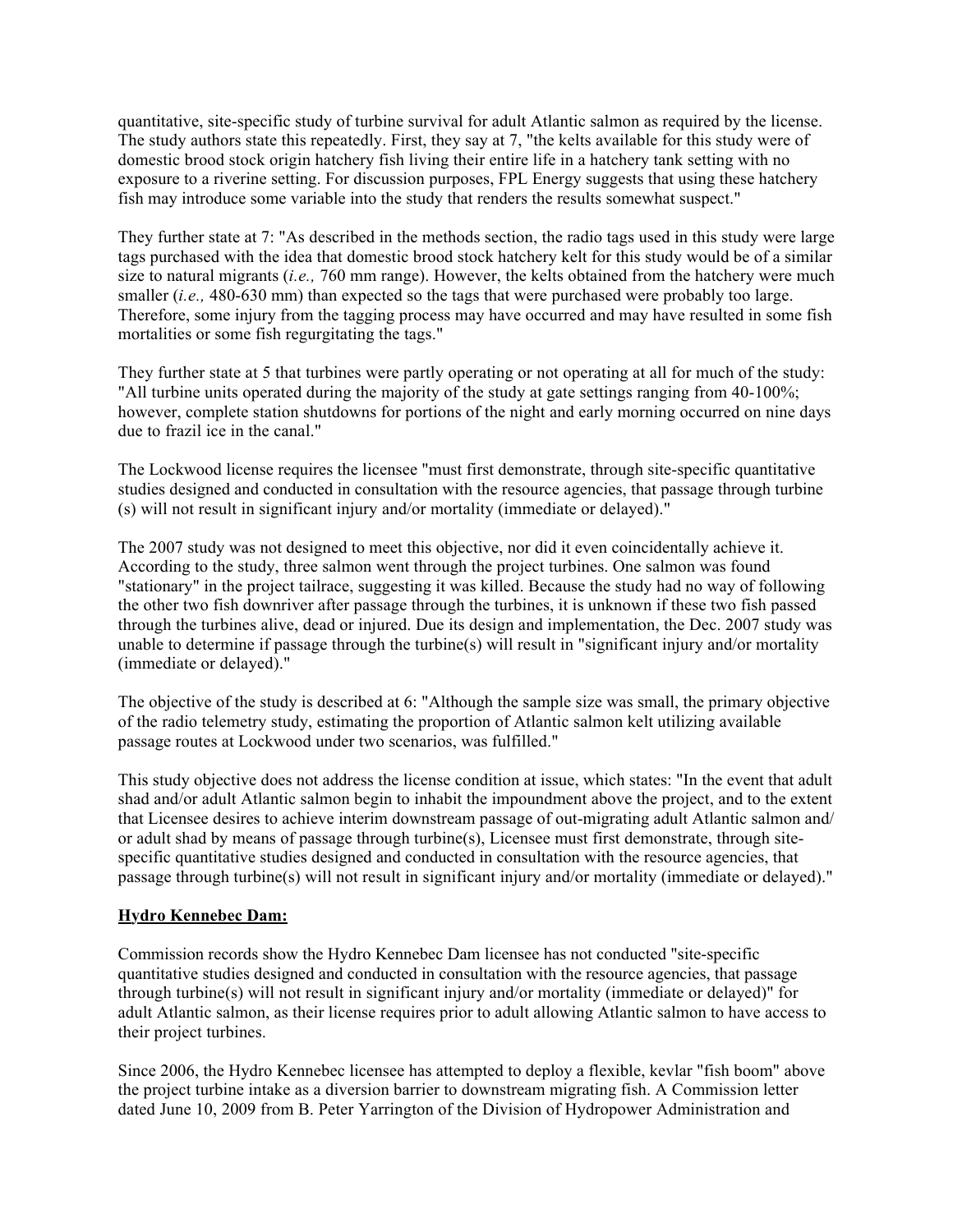Compliance states that in 2007 the boom was not installed until May 20, 2007 and in 2008 the boom was not installed until May 29, 2008 due to high river flows. These installation dates are after Atlantic salmon kelts would be migrating past the dam during the spring. Mr. Yarrington's letter further states that the effectiveness of the boom at diverting fish, when it is installed and operating, is not yet known and has never been tested with adult Atlantic salmon.

# **Shawmut Dam:**

Commission records show the Shawmut Dam licensee has not conducted "site-specific quantitative studies designed and conducted in consultation with the resource agencies, that passage through turbine (s) will not result in significant injury and/or mortality (immediate or delayed)" for adult Atlantic salmon, as their license requires prior to adult allowing Atlantic salmon to have access to their project turbines.

# **Weston Dam:**

Commission records show the Weston Dam licensee has not conducted "site-specific quantitative studies designed and conducted in consultation with the resource agencies, that passage through turbine(s) will not result in significant injury and/or mortality (immediate or delayed)" for adult Atlantic salmon, as their license requires prior to adult allowing Atlantic salmon to have access to their project turbines.

## **Violation of Licenses:**

Commission records show that since 2006 the licensees of these dams have annually allowed adult Atlantic salmon access to the turbines of these dams without conducting the quantitative, site-specific turbine mortality studies required by license. Licensees' failure to conduct these studies, while simultaneously allowing adult Atlantic salmon annually released above their dams to have access to the project turbines in 2006, 2007, 2008 and 2009, is a violation of license.

## **Compliance of this complaint with Rule 206(b)(6):**

Commission Rule 206(b)(6) reads: "State whether the issues presented are pending in an existing Commission proceeding or a proceeding in any other forum in which the complainant is a party, and if so, provide an explanation why timely resolution cannot be achieved in that forum;"

The issues in this complaint are not pending in an existing Commission proceeding or a proceeding in any other forum in which the complainants are a party.

## **Remedy Requested:**

Maine Dept. of Marine Resources records show that approx. 22 adult Atlantic salmon were transported above these dams in 2009 to the Sandy River to spawn. These adults will migrate downstream past these dams this spring, from April to June, to the Atlantic Ocean as kelts. These salmon will have access to the project turbines of all four dams, creating a high risk that they will be killed or severely injured in the turbines of one of the four dams during their downstream migration from the Sandy River.

Since the Commission's license amendments were issued in 1998, the licensees have had eleven years to conduct quantitative, site-specific turbine mortality studies of adult Atlantic salmon at their dams, but have elected not to do so. In 2006, the licensees began annually transporting Atlantic salmon above these dams without implementing any effective measures to keep these salmon from entering the turbines of these dams.